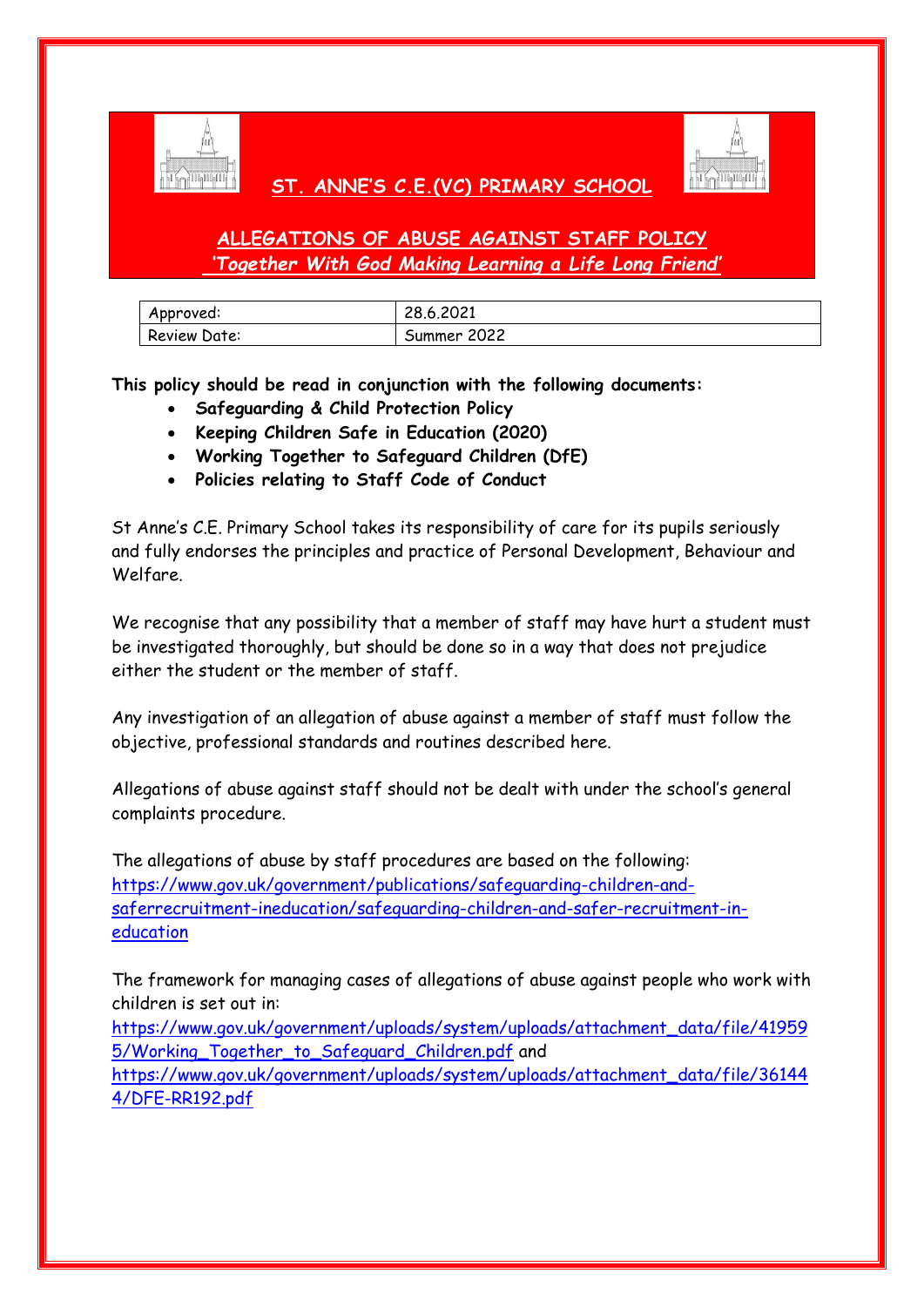### **Initial allegation made to the school**

Any allegation of abuse of a pupil by a teacher, member of school staff or volunteer must be reported to the Headteacher.

Should the initial allegation first be made to any other member of staff then that member of staff must either request the person raising the allegation to report it to the Headteacher or, if that is not possible, to pass details of the allegation to the Headteacher immediately.

Should the allegation be made against the Headteacher then this should be brought to the attention of the Chair of Governors immediately.

Should the allegation meet any of the following criteria then the Designated Safeguarding Lead (DSL) – usually the Headteacher - should report the allegation to the local authority designated officer the same day that the allegation is received that a teacher or member of staff or volunteer at the school has:

- behaved in a way that has harmed a child, or may have harmed the child or;
- possibly committed a criminal offence against or related to a child or;
- behaved towards a child or children in a way that indicates s/he would pose a risk of harm if they work regularly or closely with children.

#### **Initial Consideration**

The DSL will discuss the matter with the 'local authority designated officer' (LADO) at Staffordshire Safeguarding Children's Board (SSCB) and provide any further details of the allegation and the circumstances in which it was made.

They must contact the First Response Team within 24 hours of any situation arising at 0800 1313 126

The DSL should not investigate the allegation at this stage.

The discussion will also consider whether there is evidence or information that establishes that the allegation is false or unfounded.

If the allegation is not patently false and there is cause to suspect that a child is suffering or is likely to suffer significant harm, the local authority designated officer will immediately refer to children's social care and ask for a strategy discussion in accordance with Working Together to Safeguard Children to be convened straight away.

In those circumstances the strategy discussion should include the local authority designated officer and the Headteacher or Chair of Governors, depending on the allegation.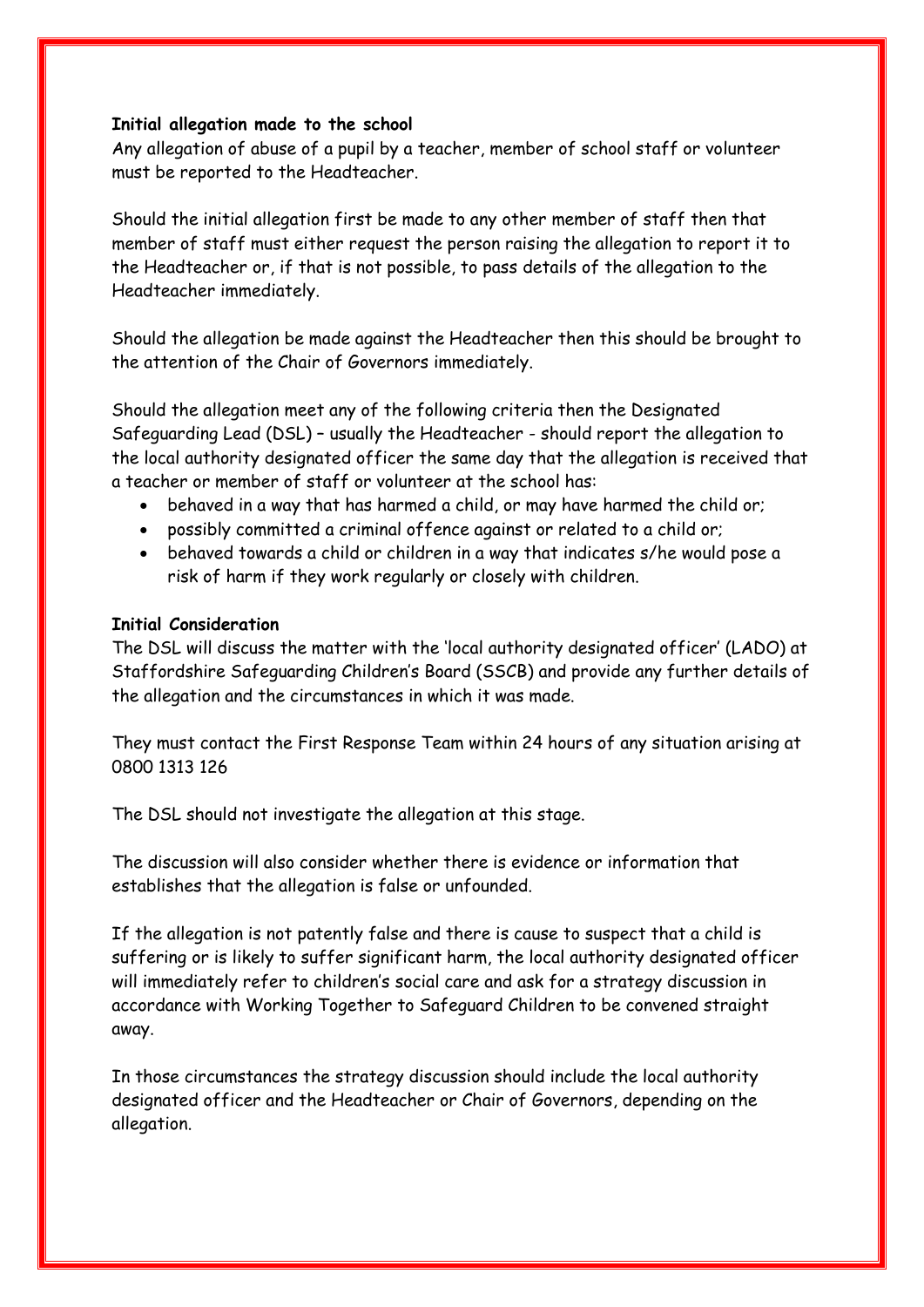If there is not cause to suspect that "significant harm" is an issue, but a criminal offence might have been committed, the local authority designated officer should immediately inform the police and convene a similar discussion to decide whether a police investigation is needed. That discussion will also involve the school and any other agencies involved with the child.

## **Action following initial consideration**

Where the initial consideration decides that the allegation does not involve a possible criminal offence it will be for the Headteacher to deal with it in consultation with School Governors (usually the Governors with responsibility for Safeguarding and Child Protection).

In such cases, if the nature of the allegation does not require formal disciplinary action appropriate action should be instituted within three working days.

If a disciplinary hearing is required and can be held without further investigation, the hearing should be held within 15 working days.

Where further investigation is required to inform consideration of disciplinary action the Headteacher and the School Governors should discuss who will undertake this with the local authority designated officer.

The investigating officer should aim to provide a report to the employer within 10 working days or what is reasonable in the circumstances. The following definitions should be used when determining the outcome of allegation investigations:

a) Substantiated: there is sufficient identifiable evidence to prove the allegation; b) False: there is sufficient evidence to disprove the allegation;

c) Malicious: there is clear evidence to prove there has been a deliberate act to deceive and the allegation is entirely false;

d) Unfounded: there is no evidence or proper basis which supports the allegation being made. It might also indicate that the person making the allegation misinterpreted the incident or was mistaken about what they saw. Alternatively they may not have been aware of all the circumstances;

e) Unsubstantiated: this is not the same as a false allegation. It means that there is insufficient evidence to prove or disprove the allegation. The term, therefore, does not imply guilt or innocence.

On receipt of the report of the disciplinary investigation, the Headteacher and the School Governors should consult the local authority designated officer, and decide whether a disciplinary hearing is needed within two working days. If a hearing is needed it should be held within 15 working days.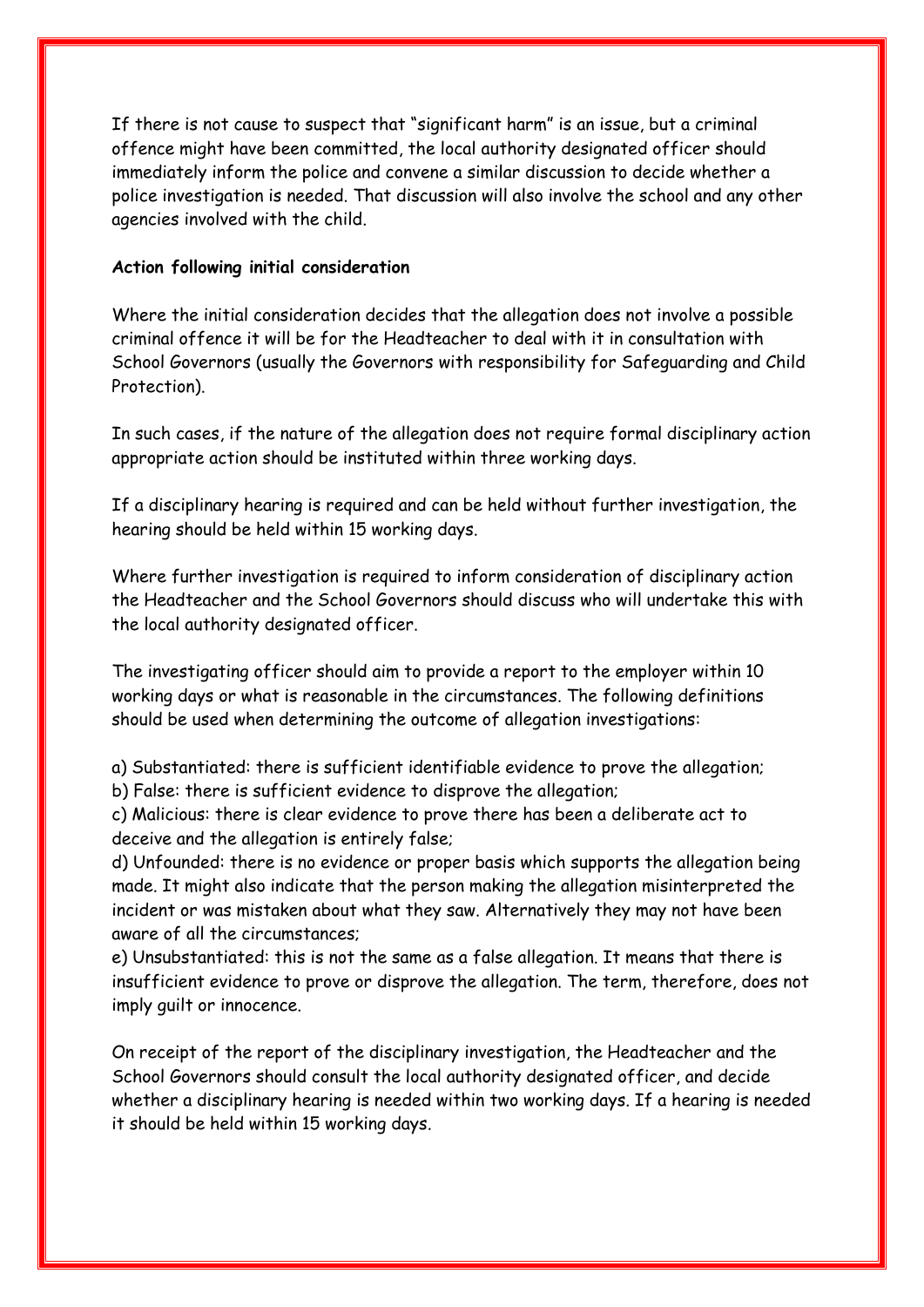In any case in which children's social care has undertaken enquiries to determine whether the child or children are in need of protection, the School Governors and Chair of Governors should take account of any relevant information obtained in the course of those enquiries when considering disciplinary action. The local authority designated officer should continue to liaise with the school to monitor progress of the case and provide advice or support when required or requested.

### **Case subject to police investigation**

If the police and/or Crown Prosecution Service decide not to charge the individual with an offence, or decide to administer a caution, or the person is acquitted by a Court, the police should wherever possible aim to pass all information they have which may be relevant to a disciplinary case to the Headteacher within three working days of the decision. In those circumstances the Headteacher and the local authority designated officer should proceed as described above.

In any case in which children's social care has undertaken enquiries to determine whether the child or children are in need of protection, any information obtained in the course of those enquiries which is relevant to a disciplinary case should also be passed to the school and the Headteacher should request this information.

#### **Supporting those involved**

Employers have a duty of care to their employees. They should act to manage and minimise the stress inherent in the allegations process. Support for the individual is key to fulfilling this duty. Individuals should be informed of concerns or allegations as soon as possible and given an explanation of the likely course of action, unless there is an objection by the children's social care services or the police.

The person who is the subject of the allegation should be kept informed of the progress of the case and consideration should be given to what other support is appropriate for the individual. Particular care needs to be taken when employees are suspended to ensure that they are kept informed of both the progress of their case and current work-related issues.

Social contact with colleagues and friends should not be prevented unless there is evidence to suggest that such contact is likely to be prejudicial to the gathering and presentation of evidence.

Parents or carers of a child or children involved should be told about the allegation as soon as possible if they do not already know of it. However, where a strategy discussion is required, or police or children's social care services need to be involved, the case manager should not do so until those agencies have been consulted and have agreed what information can be disclosed to the parents or carers.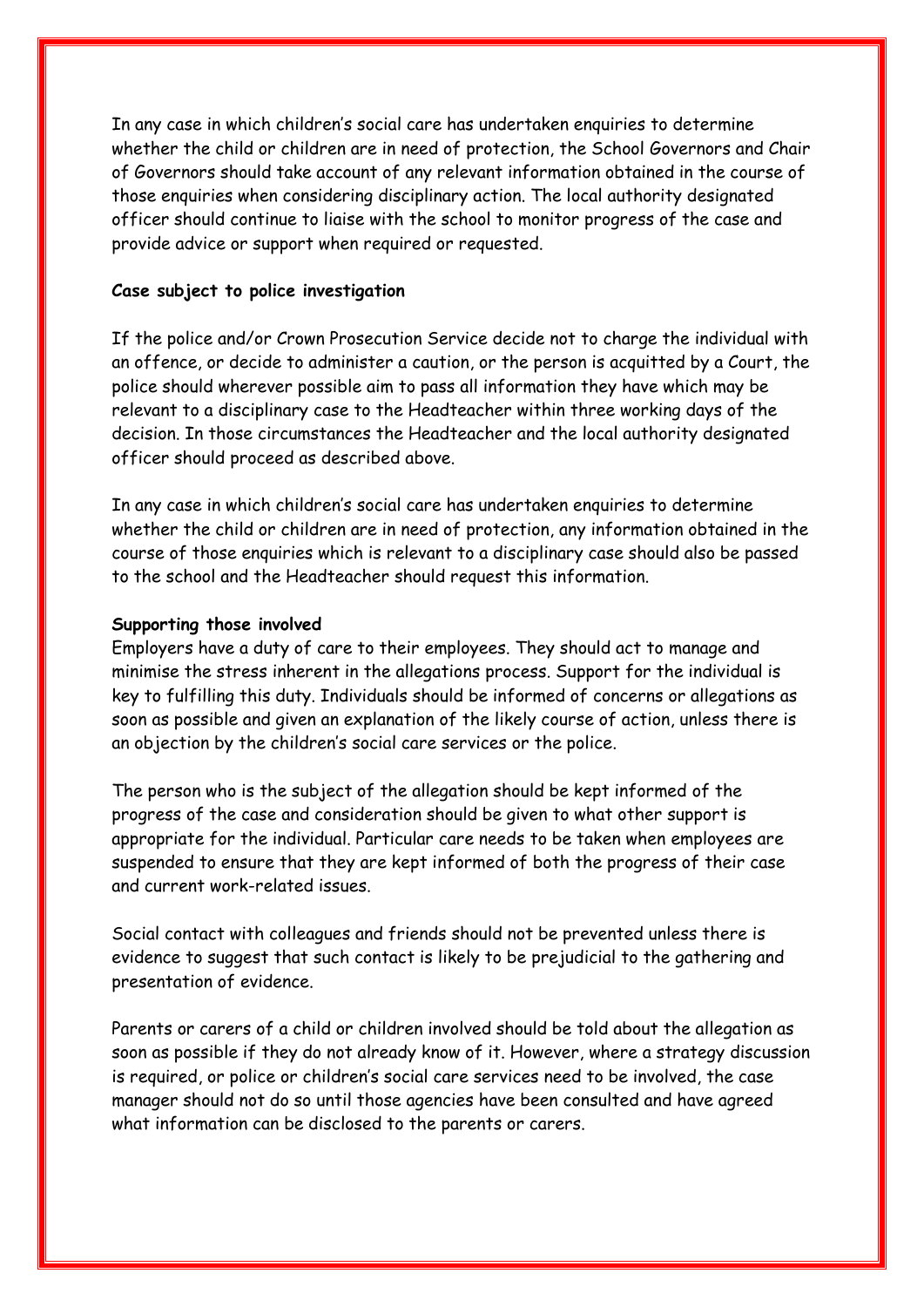Parent or carers should also be kept informed about the progress of the case, and told the outcome where there is not a criminal prosecution, including the outcome of any disciplinary process. The deliberations of a disciplinary hearing, and the information taken into account in reaching a decision, cannot normally be disclosed, but the parents or carers of the child should be told the outcome in confidence.

Parents and carers should also be made aware of the prohibition on reporting or publishing allegations about teachers in section 141F of the Education Act 2002. If parents or carers wish to apply to the court to have reporting restrictions removed, they should be told to seek legal advice. In cases where a child may have suffered significant harm, or there may be a criminal prosecution, children's social care services, or the police as appropriate, should consider what support the child or children involved may need.

#### **Resignations and 'compromise agreements'**

If the accused person resigns, or ceases to provide their services, this should not prevent an allegation being followed up in accordance with this guidance. It is important that every effort is made to reach a conclusion in all cases of allegations bearing on the safety or welfare of children, including any in which the person concerned refuses to cooperate with the process.

Wherever possible the accused should be given a full opportunity to answer the allegation and make representations about it. But the process of recording the allegation and any supporting evidence, and reaching a judgement about whether it can be substantiated on the basis of all the information available, should continue even if that cannot be done or the accused does not cooperate.

It may be difficult to reach a conclusion in those circumstances, and it may not be possible to apply any disciplinary sanctions if a person's period of notice expires before the process is complete, but it is important to reach and record a conclusion wherever possible.

So-called 'compromise agreements', by which a person agrees to resign if the employer agrees not to pursue disciplinary action, and both parties agree a form of words to be used in any future reference, should not be used in these cases. Such an agreement will not prevent a thorough police investigation where that is appropriate. Nor can it override the statutory duty to make a referral to the Disclosure and Barring Service where circumstances require it.

### **Record keeping**

Details of allegations that are found to have been malicious should be removed from personnel records. However, for all other allegations, it is important that a clear and comprehensive summary of the